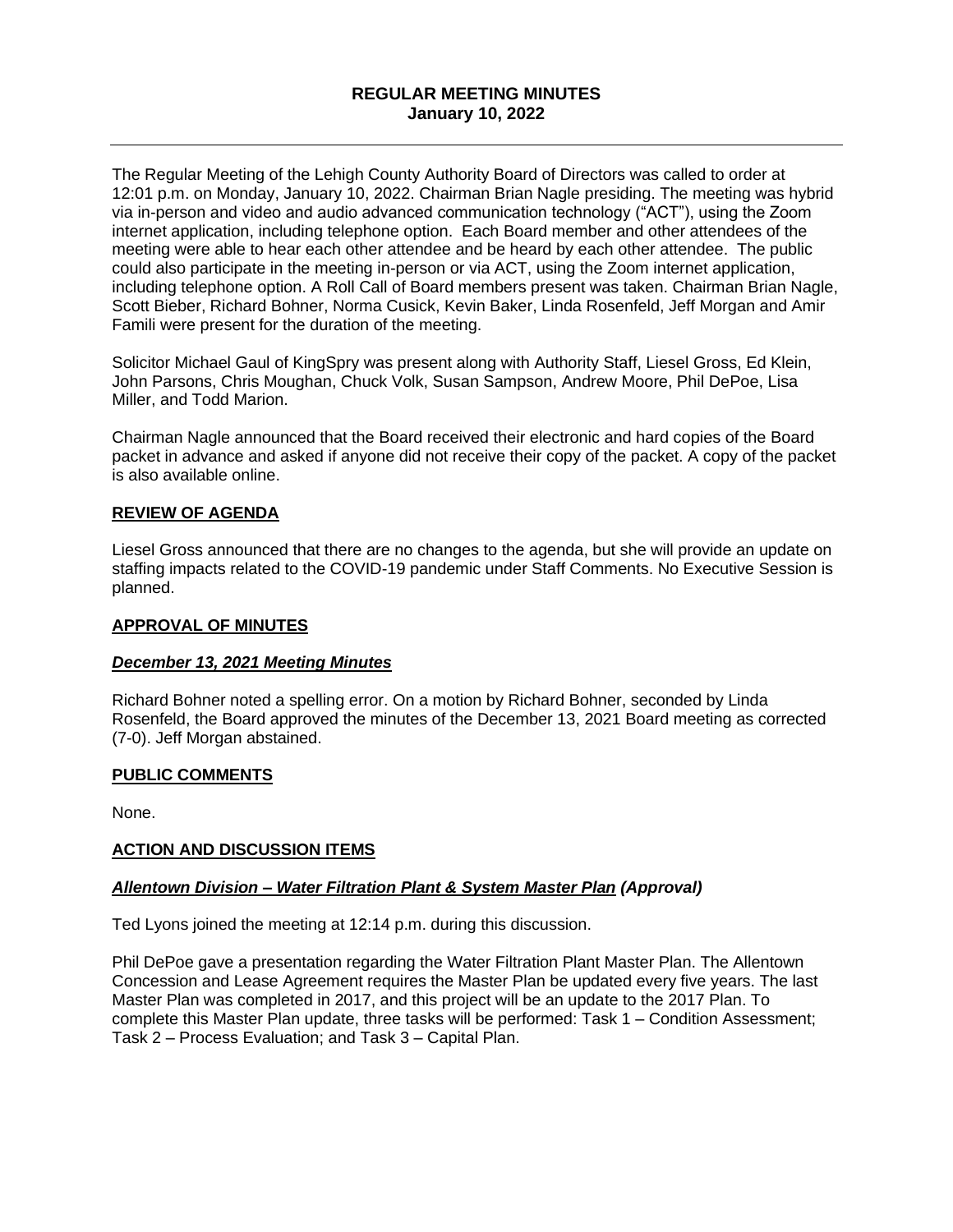Task 1 will establish a baseline for all the water assets by evaluating the performance and physical condition of the assets, estimating their remaining useful life, and assigning a risk score for each asset. A summary of recommended improvements for each asset will be provided for 0-10 years, 10- 25 years and 25-50 years.

Task 2 is to identify existing and potential future process limitations and methods to optimize current operations. A comprehensive operational and water quality evaluation was conducted in 2016 and these findings will be reviewed to determine whether there have been significant changes since 2016. The Lead and Copper Rule Revision will be discussed in Task 2.

Task 3 will incorporate results from Task 1 and 2 to develop a prioritized Capital Improvement Plan that will include the preparation of opinions of probable project costs. The three main deliverables for this task include schedule and project costs, project descriptions, and a summary of anticipated permits per project.

Mr. DePoe is asking for authorization to have Arcadis complete the update since they completed the original Master Plan in 2017 and have intimate knowledge of the Water Filtration Plant. After this update, it is recommended to conduct a full Request for Proposal process for the development of the Master Plan that will be due in 2027. The 2022 plan is expected to be compete in July or August of 2022.

Scott Bieber asked if the piping that delivers the water to and from the reservoirs is included in this plan. Mr. DePoe said the piping is not included in the plan and is dealt with separately through the pipeline assessment program that supports the annual water main replacement program. Amir Famili asked how successful the Authority was in implementing the previous Master Plan recommendations. Mr. DePoe explained that the previous Master Plan offered project recommendations that have been followed to a certain degree, although the Authority faced financial constraints within the prior five years that limited its ability to fully implement the projects. Liesel Gross added that the water Master Plan was used extensively, in conjunction with the sewer system Master Plan, to create the project prioritization process that is used in the development of the annual capital plan and budget. Mr. Famili asked if the Authority was surprised with any unexpected costs for the projects that were implemented. Mr. DePoe said there were none. Jeff Morgan asked how the water tanks' condition would be assessed, since gaining access can be difficult. Mr. DePoe explained that the water reservoirs are included in the Master Plan and they are inspected every five years as part of an operating contract with a firm that specializes in this type of under-water inspection.

On a motion by Linda Rosenfeld, seconded by Jeff Morgan, the Board approved the Capital Plan Authorization for preparation of the Water Filtration Plant Master Plan in the amount of \$110,000.00 which included the Professional Services Authorization to Arcadis in the amount of \$85,000.00 (9-0).

### **MONTHLY PROJECT UPDATES / INFORMATION ITEMS**

Liesel Gross reviewed the report and noted there are no additional agenda items listed for January. Therefore, she will coordinate the potential of cancelling the January 24 meeting with the Chairman. Also, the 2020 Audit and Financial statements have been received from the Pennsylvania Municipal Retirement System and the Authority's audit was completed by the end of the year. The Authority's auditors will be scheduled to present the audit and financial statements to the Board in February. Ms. Gross also noted that the Staff will be working on reformatting the monthly reports to the Board. Chairman Nagle suggested a cover sheet noting which projects have changed from the prior month. Ted Lyons asked how other Authorities' Board reports are formatted, and whether there are best